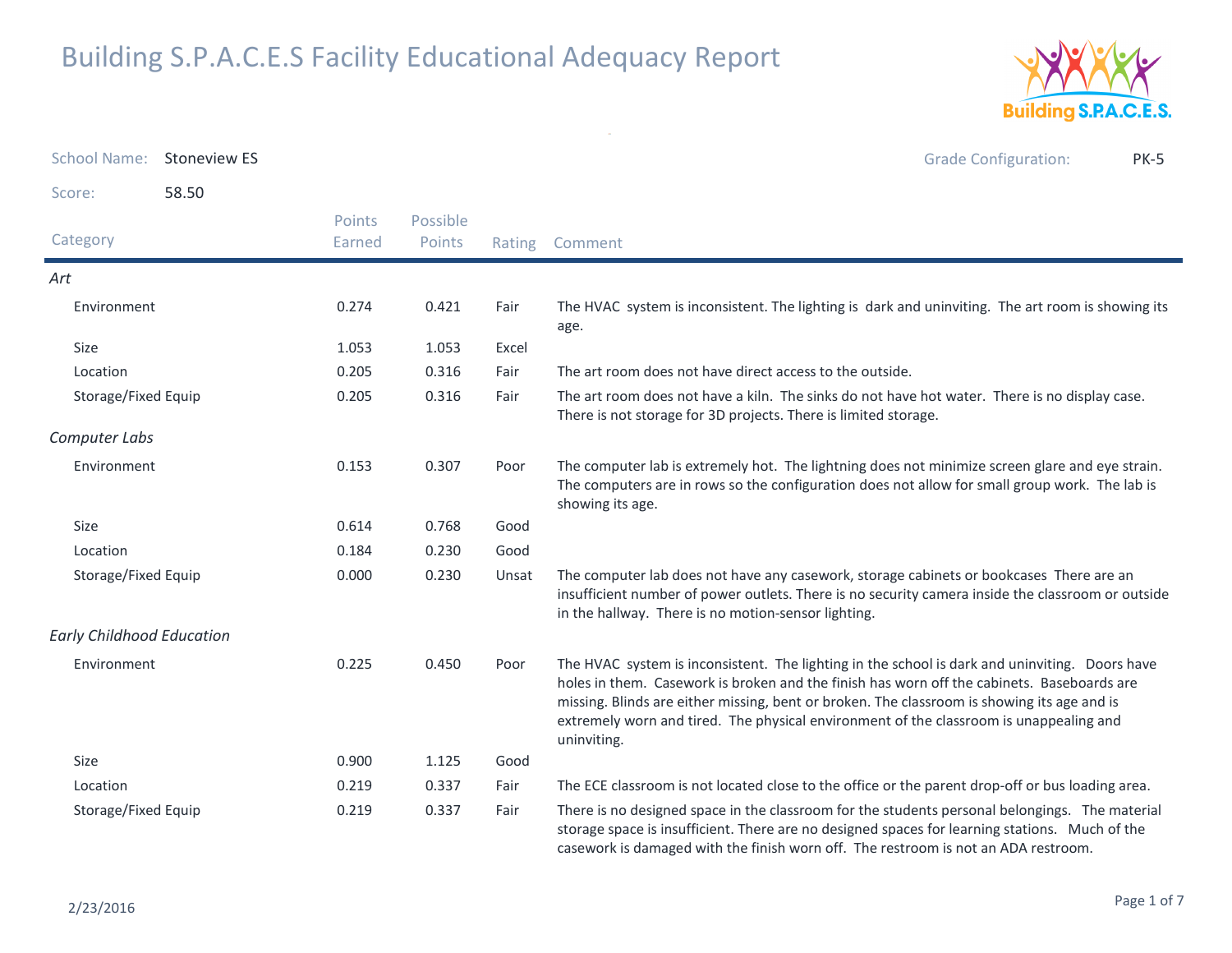

| School Name: Stoneview ES           |                                 |                         |                    |        | <b>Grade Configuration:</b><br><b>PK-5</b>                                                                                                                                                                                                                                                                                                                                                                                                                    |
|-------------------------------------|---------------------------------|-------------------------|--------------------|--------|---------------------------------------------------------------------------------------------------------------------------------------------------------------------------------------------------------------------------------------------------------------------------------------------------------------------------------------------------------------------------------------------------------------------------------------------------------------|
| Score:                              | 58.50                           |                         |                    |        |                                                                                                                                                                                                                                                                                                                                                                                                                                                               |
| Category                            |                                 | <b>Points</b><br>Earned | Possible<br>Points | Rating | Comment                                                                                                                                                                                                                                                                                                                                                                                                                                                       |
| <b>General Classrooms</b>           |                                 |                         |                    |        |                                                                                                                                                                                                                                                                                                                                                                                                                                                               |
| Environment                         |                                 | 2.205                   | 4.410              | Poor   | The HVAC system is inconsistent and doesn't work at all in some of the classrooms. Many of the<br>classrooms are very hot while a few are cold. The lighting is dark and uninviting. Doors have<br>holes in them. Casework is broken and the finish has worn off the cabinets. Baseboards are<br>missing. The classrooms are showing their age and are extremely worn and tired. The physical<br>environment of the classrooms is unappealing and uninviting. |
| <b>Size</b>                         |                                 | 8.820                   | 11.025             | Good   | Most of the classrooms are between approximately 94% and 100% of the standard. Two<br>classrooms are in portables.                                                                                                                                                                                                                                                                                                                                            |
| Location                            |                                 | 2.646                   | 3.307              | Good   | Two classrooms are in portables.                                                                                                                                                                                                                                                                                                                                                                                                                              |
| Storage/Fixed Equip                 |                                 | 1.654                   | 3.307              | Poor   | Two classrooms are in portables. There are no cubbies in any of the classrooms. There are no<br>coat hook areas but a rod with hangars to hang the students' jackets. Only one classroom has a<br>sink with a drinking fountain. Much of the casework is damaged with the finish worn off.<br>Computer stations have power strips with wires all around the desk and floor. One first grade<br>classroom has access to a restroom directly off the classroom. |
| <b>Instructional Resource Rooms</b> |                                 |                         |                    |        |                                                                                                                                                                                                                                                                                                                                                                                                                                                               |
| Environment                         |                                 | 0.324                   | 0.648              | Poor   | The HVAC system is inconsistent. The lighting in the school is dark and uninviting. Doors have<br>holes in them. Casework is broken and the finish has worn off the cabinets. Baseboards are<br>missing. The classrooms are showing their age and are extremely worn and tired. The physical<br>environment of the classrooms is unappealing and uninviting. The speech teacher is in a storage<br>closet that has no windows.                                |
| Size                                |                                 | 0.810                   | 1.620              | Poor   | There are no specifically designed spaces for the social worker, occupational therapist and<br>physical therapist to work. The speech teacher is in a storage closet.                                                                                                                                                                                                                                                                                         |
| Location                            |                                 | 0.243                   | 0.486              | Poor   | The speech teacher is in a storage closet.                                                                                                                                                                                                                                                                                                                                                                                                                    |
| Storage/Fixed Equip                 |                                 | 0.243                   | 0.486              | Poor   | The resource rooms do not have adequate permanent casework or storage space.                                                                                                                                                                                                                                                                                                                                                                                  |
|                                     | Kindergarten & Pre-Kindergarten |                         |                    |        |                                                                                                                                                                                                                                                                                                                                                                                                                                                               |
| Environment                         |                                 | 0.188                   | 0.375              | Poor   | The HVAC system is inconsistent. The lighting in the school is dark and uninviting. Doors have<br>holes in them. Casework is broken and the finish has worn off the cabinets. Baseboards are<br>missing. The classrooms are showing their age and are extremely worn and tired. The physical<br>environment of the classrooms is unappealing and uninviting.                                                                                                  |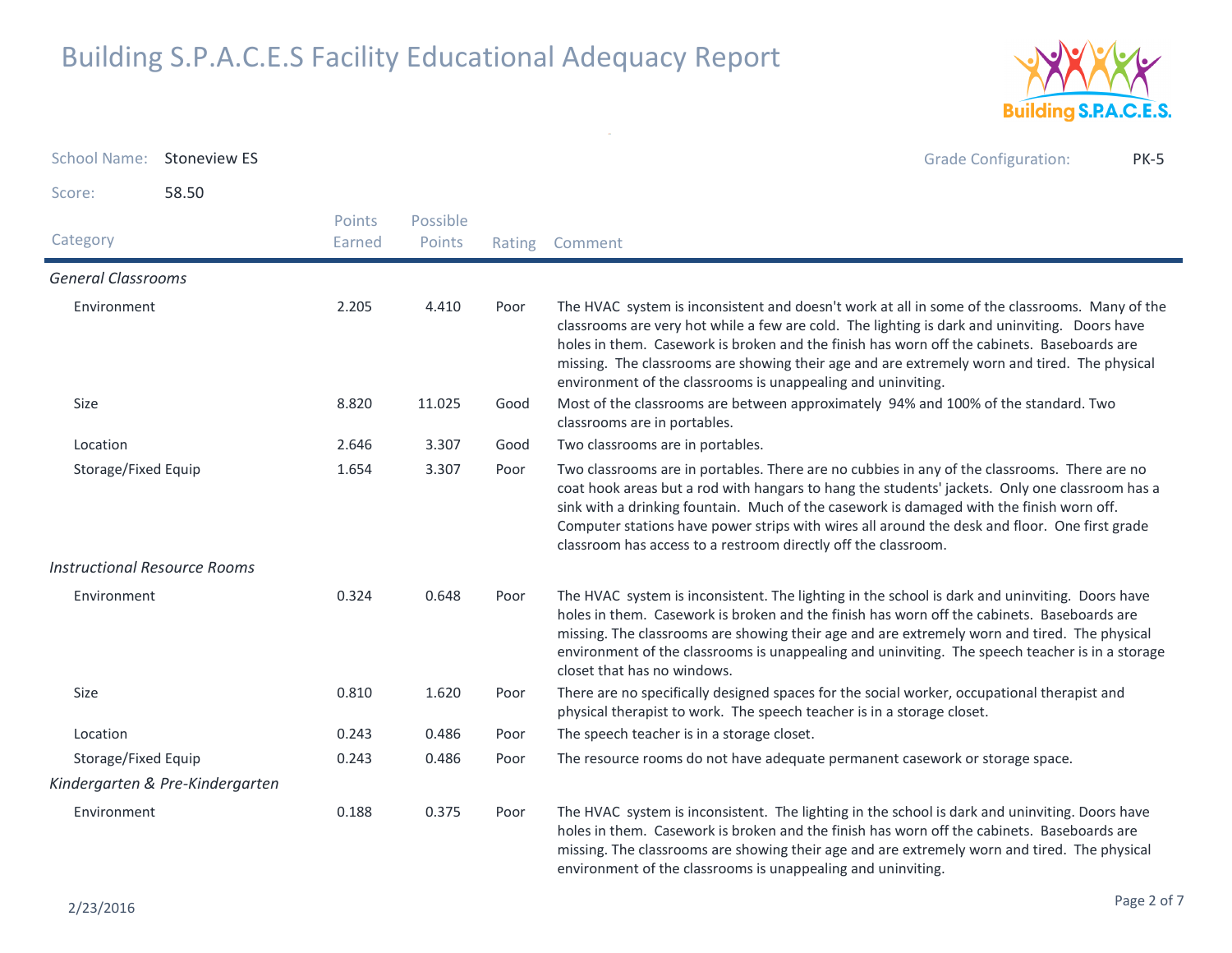

| School Name: Stoneview ES   |                                 |                         |                    |        | <b>Grade Configuration:</b><br><b>PK-5</b>                                                                                                                                                                                                                                                                                                                                                                                                                                                                                                                                                                           |
|-----------------------------|---------------------------------|-------------------------|--------------------|--------|----------------------------------------------------------------------------------------------------------------------------------------------------------------------------------------------------------------------------------------------------------------------------------------------------------------------------------------------------------------------------------------------------------------------------------------------------------------------------------------------------------------------------------------------------------------------------------------------------------------------|
| Score:                      | 58.50                           |                         |                    |        |                                                                                                                                                                                                                                                                                                                                                                                                                                                                                                                                                                                                                      |
| Category                    |                                 | <b>Points</b><br>Earned | Possible<br>Points | Rating | Comment                                                                                                                                                                                                                                                                                                                                                                                                                                                                                                                                                                                                              |
|                             | Kindergarten & Pre-Kindergarten |                         |                    |        |                                                                                                                                                                                                                                                                                                                                                                                                                                                                                                                                                                                                                      |
| Size                        |                                 | 0.938                   | 0.938              | Excel  |                                                                                                                                                                                                                                                                                                                                                                                                                                                                                                                                                                                                                      |
| Location                    |                                 | 0.183                   | 0.282              | Fair   | The kindergarten and prekindergarten classrooms are not close to the parent drop off and bus<br>loading.                                                                                                                                                                                                                                                                                                                                                                                                                                                                                                             |
| Storage/Fixed Equip         |                                 | 0.141                   | 0.282              | Poor   | One of six kindergarten classrooms has no access to a restroom directly off the classroom or a<br>sink. There is no designed space in the classroom for the students personal belongings. The<br>storage is insufficient for the materials needed in a kindergarten classroom. There are no<br>designed spaces for learning stations. Much of the casework is damaged with the finish worn<br>off. Computer stations have power strips with wires all around the desk and floor. In some of<br>the kindergarten classrooms the casework with the sink and drinking fountain are not at an age<br>appropriate height. |
| <b>Learning Environment</b> |                                 |                         |                    |        |                                                                                                                                                                                                                                                                                                                                                                                                                                                                                                                                                                                                                      |
| Learning Style Variety      |                                 | 0.000                   | 4.500              | Unsat  | The building has no designed spaces that support differentiated learning and a variety of<br>learning styles. There are no designed spaces to allow for various group sizes, projects, or<br>individual workstations. There is no project-based learning or spaces for storage of "in progress"<br>student projects.                                                                                                                                                                                                                                                                                                 |
| <b>Interior Environment</b> |                                 | 0.900                   | 1.800              | Poor   | The HVAC system is inconsistent. The lighting is dark and uninviting. Doors have holes in them.<br>Carpeting is frayed and tearing. Casework is broken and the finish has worn off the cabinets.<br>Some of the hallways are dark and uninviting. Baseboards are missing. Blinds are either missing,<br>bent or broken. The building is showing its age and is extremely worn. The environment is<br>unappealing and uninviting.                                                                                                                                                                                     |
| <b>Exterior Environment</b> |                                 | 1.080                   | 1.350              | Good   |                                                                                                                                                                                                                                                                                                                                                                                                                                                                                                                                                                                                                      |
| Environment                 |                                 | 0.570                   | 0.877              | Fair   | The configuration of the media center does not support multiple uses for the library. The<br>lighting is dated. The carpet is torn and frayed creating a safety hazard. The media center looks<br>worn and tired.                                                                                                                                                                                                                                                                                                                                                                                                    |
| Media Center                |                                 |                         |                    |        |                                                                                                                                                                                                                                                                                                                                                                                                                                                                                                                                                                                                                      |
| <b>Size</b>                 |                                 | 1.097                   | 2.193              | Poor   | The media center is approximately 50% of the standard.                                                                                                                                                                                                                                                                                                                                                                                                                                                                                                                                                               |
| Location                    |                                 | 0.329                   | 0.658              | Poor   | The media center is not centrally located.                                                                                                                                                                                                                                                                                                                                                                                                                                                                                                                                                                           |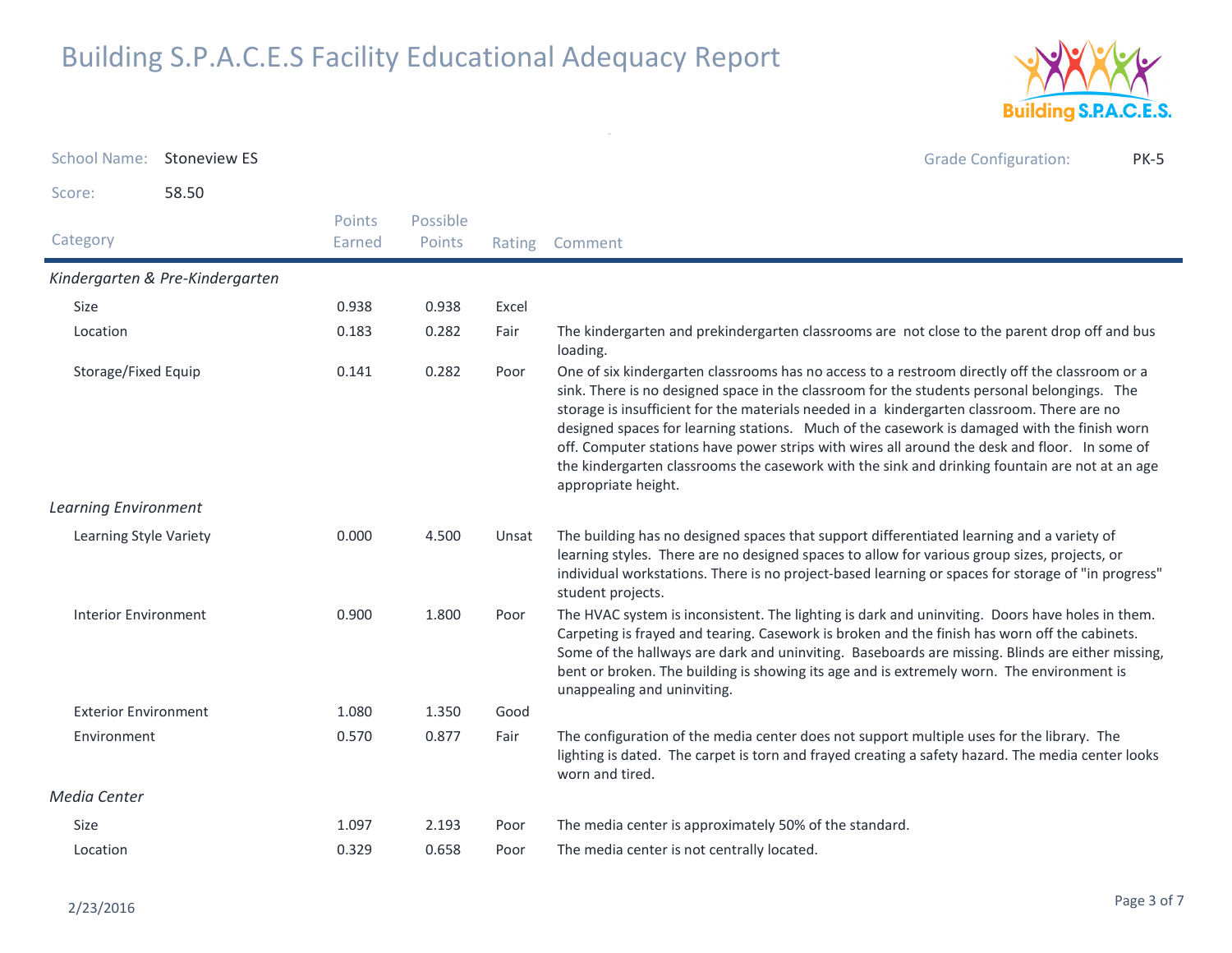

| <b>School Name:</b>       | <b>Stoneview ES</b> |                  |                    |        | <b>Grade Configuration:</b><br><b>PK-5</b>                                                                                                                                                                                                                                                                                                         |
|---------------------------|---------------------|------------------|--------------------|--------|----------------------------------------------------------------------------------------------------------------------------------------------------------------------------------------------------------------------------------------------------------------------------------------------------------------------------------------------------|
| Score:                    | 58.50               |                  |                    |        |                                                                                                                                                                                                                                                                                                                                                    |
| Category                  |                     | Points<br>Earned | Possible<br>Points | Rating | Comment                                                                                                                                                                                                                                                                                                                                            |
| Media Center              |                     |                  |                    |        |                                                                                                                                                                                                                                                                                                                                                    |
| Storage/Fixed Equip       |                     | 0.329            | 0.658              | Poor   | The casework is not on casters. There are no upholstered student chairs. There are not 32<br>computer stations. There is no sink. There is limited storage.                                                                                                                                                                                        |
| Music                     |                     |                  |                    |        |                                                                                                                                                                                                                                                                                                                                                    |
| Environment               |                     | 0.333            | 0.667              | Poor   | The music room is showing its age. The carpet is ripped and puckering. The room looks worn<br>and tired. The HVAC system is inconsistent. The lighting is dark and uninviting. The band does<br>not have a designed designated space so it is conducted on the stage in the cafeteria which does<br>not have the proper acoustics for a band room. |
| Size                      |                     | 0.833            | 1.667              | Poor   | There is no designed designated space for band.                                                                                                                                                                                                                                                                                                    |
| Location                  |                     | 0.250            | 0.500              | Poor   | There is no designed designated space for band.                                                                                                                                                                                                                                                                                                    |
| Storage/Fixed Equip       |                     | 0.250            | 0.500              | Poor   | The band teacher has no storage.                                                                                                                                                                                                                                                                                                                   |
| Performing Arts           |                     |                  |                    |        |                                                                                                                                                                                                                                                                                                                                                    |
| Environment               |                     | 0.272            | 0.544              | Poor   | There is no ADA access to the gym. The multipurpose space is showing its age. The stage looks<br>worn. The curtains are frayed and torn.                                                                                                                                                                                                           |
| Size                      |                     | 1.360            | 1.360              | Excel  |                                                                                                                                                                                                                                                                                                                                                    |
| Location                  |                     | 0.265            | 0.408              | Fair   | The access to other parts of the building cannot be restricted for evening or weekend events.                                                                                                                                                                                                                                                      |
| Storage/Fixed Equip       |                     | 0.265            | 0.408              | Fair   | There is no dressing room. There is no storage for props and equipment for a production.                                                                                                                                                                                                                                                           |
| <b>Physical Education</b> |                     |                  |                    |        |                                                                                                                                                                                                                                                                                                                                                    |
| Environment               |                     | 0.864            | 1.728              | Poor   | There is no HVAC system in the gym so it is extremely hot. The lighting is dim.                                                                                                                                                                                                                                                                    |
| Size                      |                     | 4.320            | 4.320              | Excel  |                                                                                                                                                                                                                                                                                                                                                    |
| Location                  |                     | 1.296            | 1.296              | Excel  |                                                                                                                                                                                                                                                                                                                                                    |
| Storage/Fixed Equip       |                     | 0.842            | 1.296              | Fair   | There is minimal storage in the gym.                                                                                                                                                                                                                                                                                                               |
| <b>Science</b>            |                     |                  |                    |        |                                                                                                                                                                                                                                                                                                                                                    |
| Environment               |                     | 0.000            | 0.450              | Unsat  | There is no science room.                                                                                                                                                                                                                                                                                                                          |
| Size                      |                     | 0.000            | 1.125              | Unsat  | There is no science room.                                                                                                                                                                                                                                                                                                                          |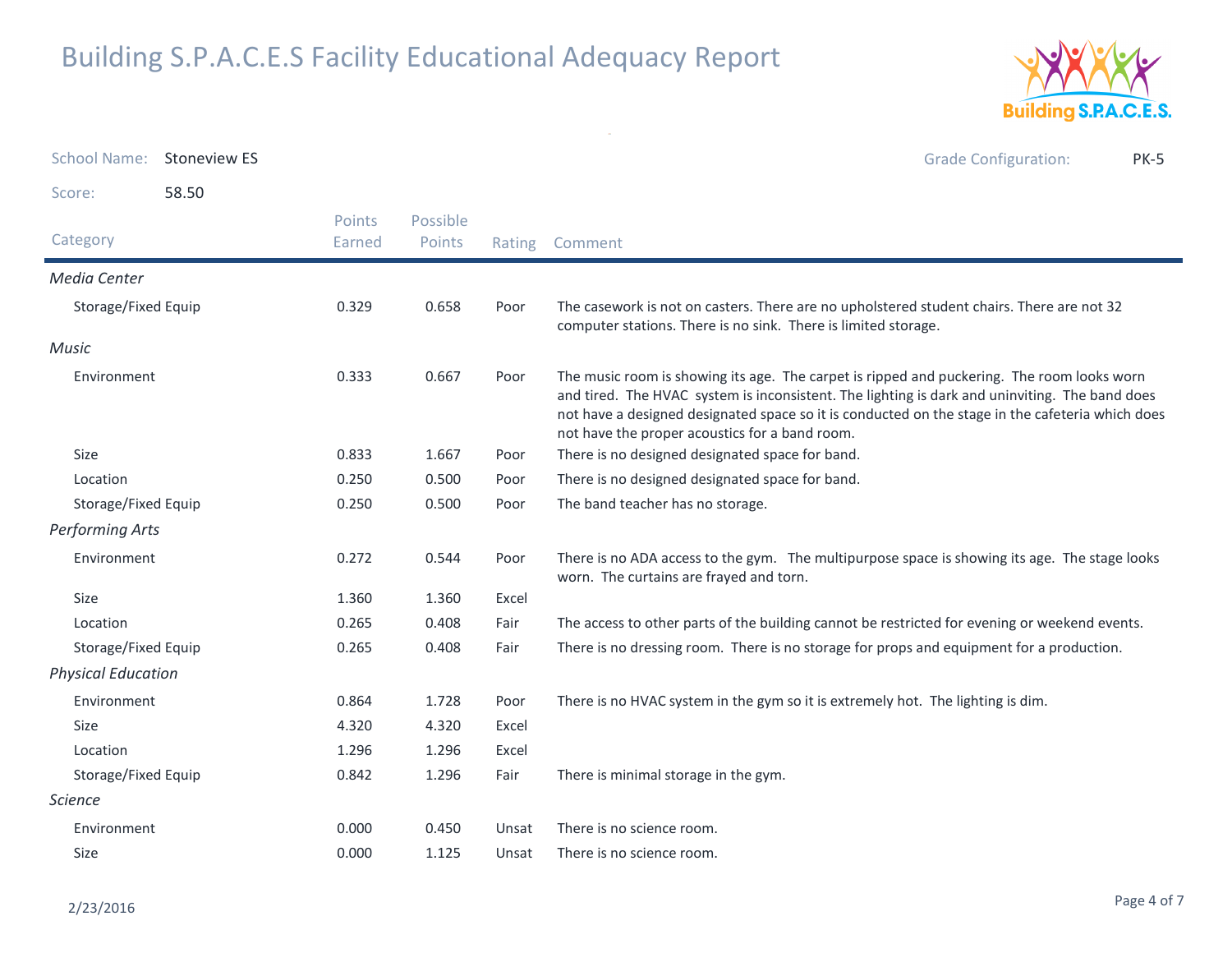

| <b>School Name:</b>             | <b>Stoneview ES</b>              |                  |                    |        |                                                                                                                                                                                                                                                                                                                                                                                                                                                                          | <b>Grade Configuration:</b> | <b>PK-5</b> |
|---------------------------------|----------------------------------|------------------|--------------------|--------|--------------------------------------------------------------------------------------------------------------------------------------------------------------------------------------------------------------------------------------------------------------------------------------------------------------------------------------------------------------------------------------------------------------------------------------------------------------------------|-----------------------------|-------------|
| Score:                          | 58.50                            |                  |                    |        |                                                                                                                                                                                                                                                                                                                                                                                                                                                                          |                             |             |
| Category                        |                                  | Points<br>Earned | Possible<br>Points | Rating | Comment                                                                                                                                                                                                                                                                                                                                                                                                                                                                  |                             |             |
| <b>Science</b>                  |                                  |                  |                    |        |                                                                                                                                                                                                                                                                                                                                                                                                                                                                          |                             |             |
| Location                        |                                  | 0.000            | 0.337              | Unsat  | There is no science room.                                                                                                                                                                                                                                                                                                                                                                                                                                                |                             |             |
| Storage/Fixed Equip             |                                  | 0.000            | 0.337              | Unsat  | There is no science room.                                                                                                                                                                                                                                                                                                                                                                                                                                                |                             |             |
|                                 | Self-Contained Special Education |                  |                    |        |                                                                                                                                                                                                                                                                                                                                                                                                                                                                          |                             |             |
| Environment                     |                                  | 0.000            | 0.432              | Unsat  | There is no special education self-contained classroom.                                                                                                                                                                                                                                                                                                                                                                                                                  |                             |             |
| <b>Size</b>                     |                                  | 0.000            | 1.080              | Unsat  | There is no special education self-contained classroom.                                                                                                                                                                                                                                                                                                                                                                                                                  |                             |             |
| Location                        |                                  | 0.000            | 0.324              | Unsat  | There is no special education self-contained classroom.                                                                                                                                                                                                                                                                                                                                                                                                                  |                             |             |
| Storage/Fixed Equip             |                                  | 0.000            | 0.324              | Unsat  | There is no special education self-contained classroom.                                                                                                                                                                                                                                                                                                                                                                                                                  |                             |             |
| <b>Non-Instructional Spaces</b> |                                  |                  |                    |        |                                                                                                                                                                                                                                                                                                                                                                                                                                                                          |                             |             |
| Administration                  |                                  | 1.151            | 2.302              | Poor   | The administration area is very small. There is no reception within the administration area. The<br>principal's office is small with no meeting space. There is no conference room. The student<br>records are stored in a room with a fireproof door and three of the four filing cabinets are<br>fireproof. None of the filing cabinets for student records are water proof. There is no HVAC in<br>the principal's office.                                            |                             |             |
| Cafeteria                       |                                  | 2.925            | 4.500              | Fair   | There is no space to store the tables and chairs. There is little flexibility in the arrangement<br>because of the number of tables needed to seat the students. The restrooms near the cafeteria<br>do not have hot water.                                                                                                                                                                                                                                              |                             |             |
| Food Service and Prep           |                                  | 3.629            | 5.584              | Fair   | There is inadequate serving line space.                                                                                                                                                                                                                                                                                                                                                                                                                                  |                             |             |
| Clinic                          |                                  | 0.342            | 0.526              | Fair   | There is only one cot in the clinic. There is no ADA restroom. There is no hot water. There is no<br>sink in the clinic restroom. The clinic is not located near the office.                                                                                                                                                                                                                                                                                             |                             |             |
| Counseling                      |                                  | 0.132            | 0.263              | Poor   | The counselors' offices are situated in a space that has been divided into two spaces with a<br>sheetrock wall. The lighting goes between the two rooms with holes in the wall. Sound travels<br>easily between the two spaces. This is not conducive to private conversations. There is no<br>reception area for parents or students. There is no conference room. The student records are in<br>the administrative area which is not close to the counselors' offices. |                             |             |
|                                 | <b>Custodial and Maintenance</b> | 0.450            | 0.450              | Excel  |                                                                                                                                                                                                                                                                                                                                                                                                                                                                          |                             |             |
| <b>Student Restrooms</b>        |                                  | 0.519            | 0.798              | Fair   | There is one boys restroom that has urinal privacy panels and the other two do not.                                                                                                                                                                                                                                                                                                                                                                                      |                             |             |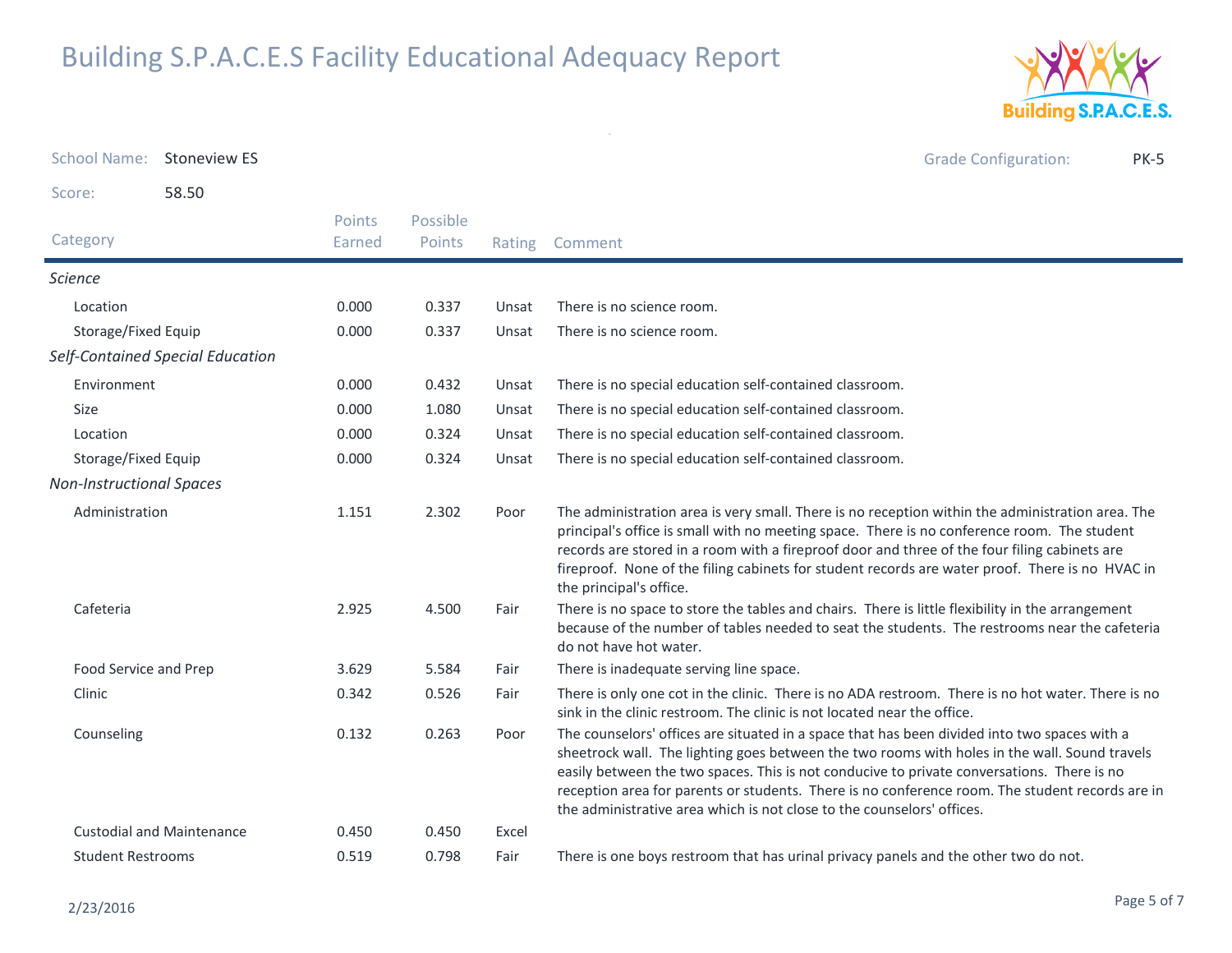

| <b>School Name:</b>             | <b>Stoneview ES</b>                |                         |                    |       | <b>Grade Configuration:</b><br><b>PK-5</b>                                                                                                                                                                                                                                                                 |
|---------------------------------|------------------------------------|-------------------------|--------------------|-------|------------------------------------------------------------------------------------------------------------------------------------------------------------------------------------------------------------------------------------------------------------------------------------------------------------|
| Score:                          | 58.50                              |                         |                    |       |                                                                                                                                                                                                                                                                                                            |
| Category                        |                                    | <b>Points</b><br>Earned | Possible<br>Points |       | Rating Comment                                                                                                                                                                                                                                                                                             |
| <b>Non-Instructional Spaces</b> |                                    |                         |                    |       |                                                                                                                                                                                                                                                                                                            |
|                                 | Faculty Work Space and Toilets     | 0.570                   | 1.140              | Poor  | The size of the workroom are not adequate for the number of the staff and faculty. There is only<br>one copier. There is not adequate space for instructional materials' preparation.                                                                                                                      |
| <b>Outside Spaces</b>           |                                    |                         |                    |       |                                                                                                                                                                                                                                                                                                            |
| Vehicular Traffic               |                                    | 0.000                   | 1.800              | Unsat | There is no separation between the parent drop off and the bus lane. There is no covered bus<br>loading area.                                                                                                                                                                                              |
| Pedestrian Traffic              |                                    | 0.438                   | 0.876              | Poor  | There are no crosswalks from the parking lot to the sidewalk in front of the school entrance.                                                                                                                                                                                                              |
| Parking                         |                                    | 0.365                   | 0.731              | Poor  | There is not adequate parking for the number of staff, leaving little or no parking for visitors.                                                                                                                                                                                                          |
| Play Areas                      |                                    | 1.369                   | 2.107              | Fair  | The hard surface area has two portables on it. The surface is cracked and in disrepair.                                                                                                                                                                                                                    |
| Safety and Security             |                                    |                         |                    |       |                                                                                                                                                                                                                                                                                                            |
| Fencing                         |                                    | 0.338                   | 0.677              | Poor  | There is fencing but it is in disrepair so students and others can walk between the fencing. The<br>play areas are not fenced.                                                                                                                                                                             |
| Signage & Way Finding           |                                    | 0.450                   | 0.900              | Poor  | There is little or no signage outside or inside to direct people to visitor parking or parents to the<br>drop off. There is little or no signage outside or inside directing people to the entrance, office,<br>gym, or multipurpose room. There are no "Under Surveillance" or "Subject to Search" signs. |
| Ease of Supervision             |                                    | 1.350                   | 2.700              | Poor  | There are not enough cameras to have full views of all the outside areas. The security camera<br>pictures are grainy so it is hard to identify people.                                                                                                                                                     |
| <b>Controlled Entrances</b>     |                                    | 0.292                   | 0.450              | Fair  | There is no security vestibule.                                                                                                                                                                                                                                                                            |
| <b>Technology Readiness</b>     |                                    |                         |                    |       |                                                                                                                                                                                                                                                                                                            |
| IDF & MDF Environment           |                                    | 0.750                   | 1.500              | Fair  | Space is not properly climate-controlled.                                                                                                                                                                                                                                                                  |
| <b>Electrical Power</b>         |                                    | 0.500                   | 1.000              | Fair  | There are not seven quad outlets in each classroom.                                                                                                                                                                                                                                                        |
|                                 | Equity of Access, Wireless & Drops | 0.330                   | 1.000              | Poor  | There is not adequate access in all instructional spaces.                                                                                                                                                                                                                                                  |
| <b>LAN Connectivity</b>         |                                    | 0.495                   | 1.500              | Poor  | Most instructional areas have LAN connectivity.                                                                                                                                                                                                                                                            |
| <b>WAN Backbone</b>             |                                    | 1.000                   | 1.000              | Good  |                                                                                                                                                                                                                                                                                                            |
| <b>LAN-WAN Performance</b>      |                                    | 0.000                   | 1.000              | Unsat | Internet is not available and not reliable all of the time.                                                                                                                                                                                                                                                |
| Faculty & Staff Technology      |                                    | 1.000                   | 1.000              | Good  |                                                                                                                                                                                                                                                                                                            |

 $\omega$